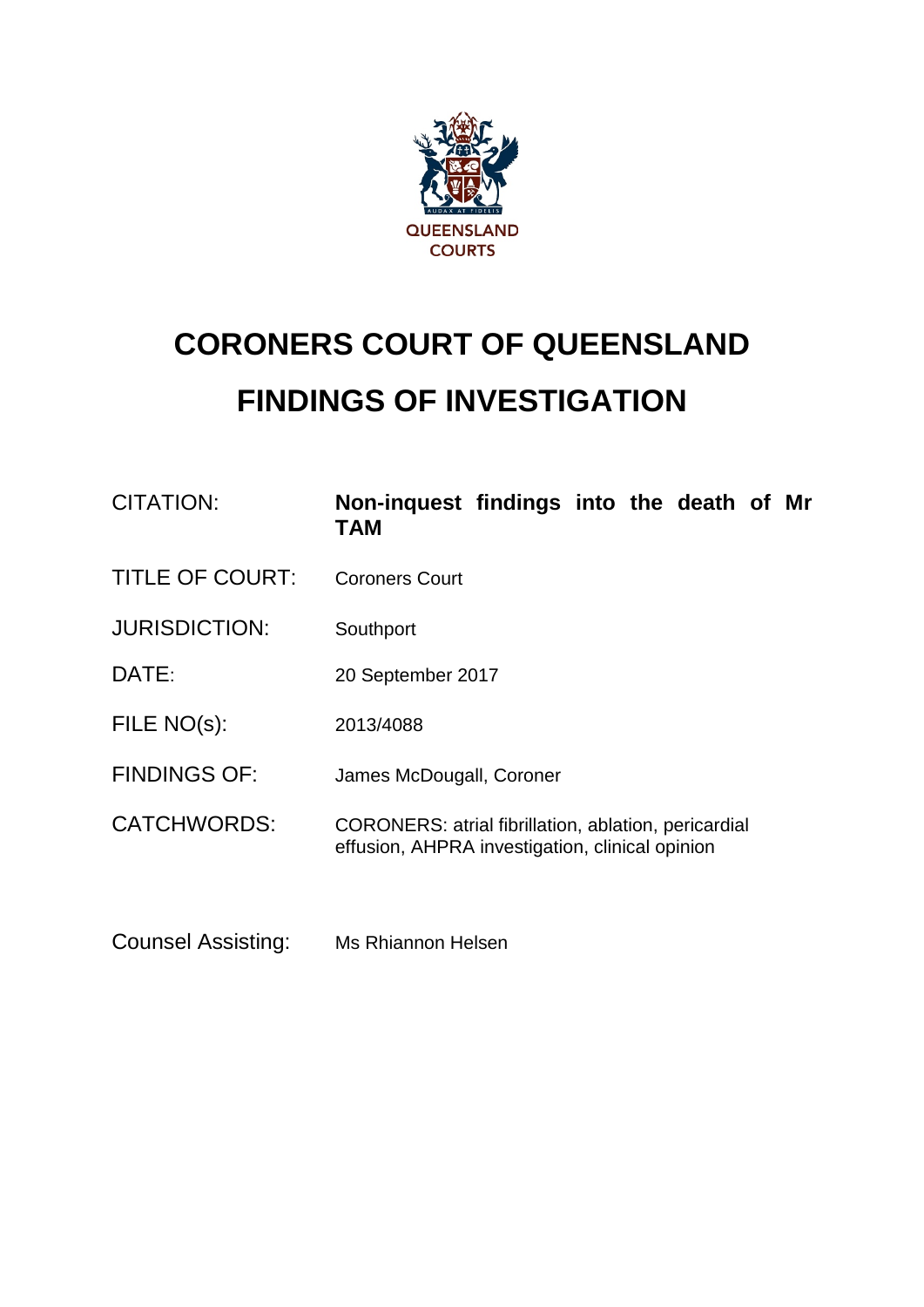# **Table of Contents**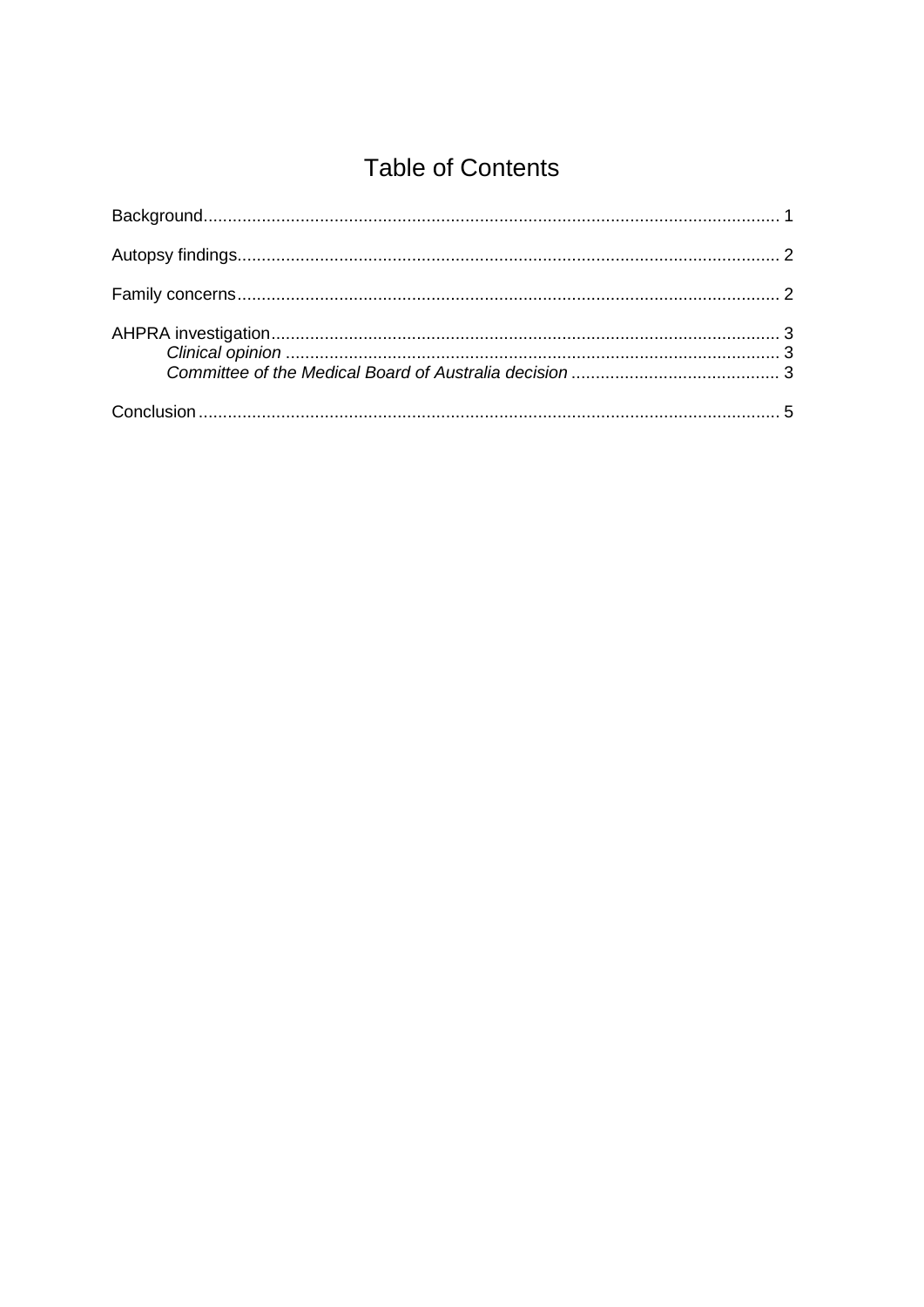# <span id="page-2-0"></span>**Background**

Mr TAM was 62 years of age at the time of his death. He suffered from a number of significant health conditions including, ischaemic heart disease, atrial fibrillation, type II diabetes, chronic renal failure and deep vein thrombosis. He was prescribed a myriad of medications, which he was required to take regularly, and had coronary artery stents inserted in 2001, 2011 and 2013 in an attempt to treat and manage his heart disease.

On 5 July 2013 and 10 October 2013, Mr TAM underwent atrial fibrillation ablation procedures, which were performed at a private hospital by Cardiologist, Dr K-YL. Records suggest that Dr K-YL had consulted with Mr TAM on a number of occasions prior to each procedure. Following the surgery, it did not appear that there was any acute procedural or early complications.

On 23 October 2013, Mr TAM was admitted to hospital for the elective insertion of an automatic implantable defibrillator. At around this time, he complained of burning chest pain for which he was trialled on antacid. As this treatment was ineffective, an angiogram was performed to determine whether a pulmonary emboli was present. As this was not identified, Mr TAM was discharged home.

On 28 October 2013, Mr TAM was once again admitted to another private hospital having continued to suffer from recurring chest pain. Upon admission, he underwent a chest X-ray, which showed an air-fluid level in the pericardial space. An echocardiogram performed the same day also showed the presence of a '*moderate pericardial effusion with evidence of tamponade'.* These tests confirmed that Mr TAM had fluid in the space between his heart wall and the surrounding pericardial sac, which was impeding contraction of the heart. It was suspected that the air and fluid in the pericardial space may have been due to an atriooesophageal fistula, which is a rare known complication of atrial ablation. However, a chest CT with intravenous and oral contrast was unable to demonstrate the fistula.

Mr TAM subsequently underwent emergency pericardial drainage. After the drain was situated in the pericardial sac, he was ventilated and managed in the intensive care unit. His progressive renal failure was also managed with dialysis during this time.

On 30 October 2013, an oesophageal fistula was confirmed on gastroscopy, and was described as a '*large 12 mm chronic fistula*' exuding pus.

On 1 November 2013, Mr TAM was returned to surgery, where a laparotomy, omental patch to the oesophageal fistula, thoracotomy and closure of an atrio-septal defect were performed. Post-operatively, he experienced several complications, including low blood sodium, low blood oxygen and required inotropic support.

On 8 November 2013, a tracheostomy and bronchoscopy were performed. Three days later, Mr TAM continued to experience spiked fevers, an elevated white blood cell count, worsening renal failure and a need for ongoing support to maintain and regulate his blood pressure, as well as the recurrence of his atrial fibrillation. No specific site of infection was able to be found for the cause of his apparent sepsis. A CT scan of his chest performed on 7 and 11 November 2013, showed a persistent leak at the site of the pericardial oesophageal fistula. Mr TAM was treated with several antibiotics during the course of his admission.

On 14 November 2013, Mr TAM deteriorated and was found to have had a massive stroke. In consultation with his family, active medical intervention were ceased and he passed away at 11:25 am that day.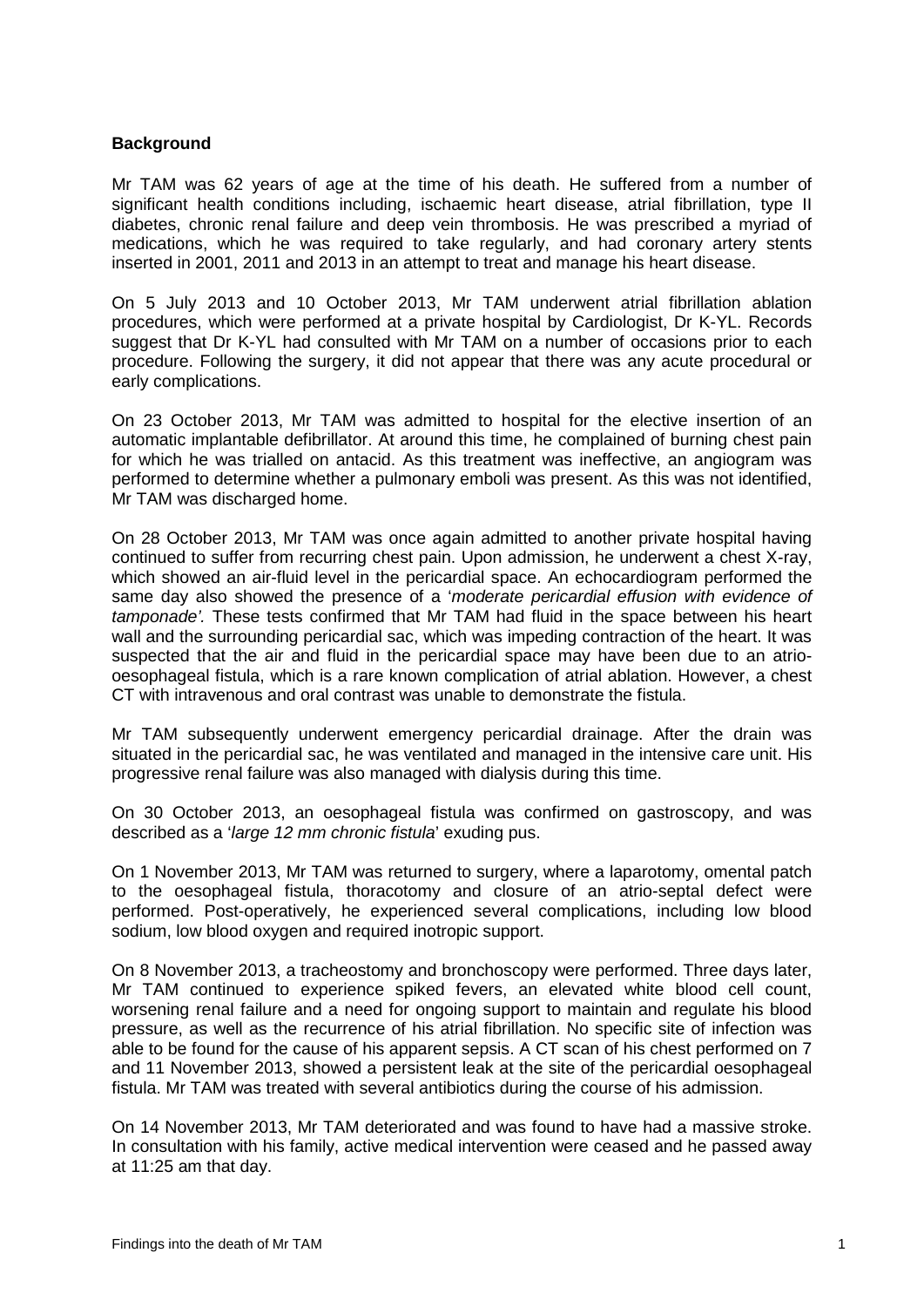# <span id="page-3-0"></span>**Autopsy findings**

An internal and external post-mortem examination was conducted by a Forensic Pathologist on 21 November 2013. A number of toxicological tests were also carried out.

At autopsy, the heart was found to be markedly enlarged and dilated, with severe degenerative narrowing of the coronary arteries. Evidence of cardiomyopathy was also present. The Forensic Pathologist noted that one of the known complications of cardiomyopathy and ischaemic heart disease is the development of arrhythmias, which Mr TAM recurrently suffered.

An irregular hole in the left atrium of the heart was also found in the vicinity of where the radio-frequency ablation procedures had occurred in October 2013. This coincided with a hole in the pericardial sac, forming an oesophago-cardiac fistula. The Forensic Pathologist noted that the fistula had been treated surgically previously, and there were no specific complications arising as a result of that surgery. However, leakage of contents of the oesophagus had caused significant inflammation in the surrounding chest tissues, which is a rare, but known, complication of radio-frequency ablation.

Due to the long-time period between the radio-frequency ablation procedure on 10 October 2013, and his death, it was difficult to confirm what the initial adverse event had been. The Forensic Pathologist opined that the possibilities included:

- Perforation of the left atrial muscle at the time of the procedure, through the pericardium into the tissues around the oesophagus. However, it was noted that the lack of abnormalities on the post-procedure tests would suggest this was not the case; or
- Inflammation around the site of the ablation in the left atrium, which progressed over the following days until the heart muscle perforated, with extension through the overlying pericardium, and continued to inflame over coming days until the oesophagus also perforated. It was noted that this explanation would explain the long delay between the ablation procedure and the onset of his specific symptoms.

It was found that many of the major organs, including the brain, kidneys and heart, had areas of tissue death, which had been caused by blood clots blocking the small arteries supplying them with blood. This subsequently caused severe dysfunction in these organs, which was the direct cause of death. The direct cause of the thromboemboli was not apparent at autopsy, with no blood clots seen in the heart.

Ultimately, the cause of Mr TAM's death was found to be the effects of infarction in multiple major organs as a result of thromboemboli in their supplying arteries. This thromboemboli arose secondary to a fistula between the heart and oesophagus, which developed after a radio-frequency ablation procedure to treat arrhythmias caused by his cardiomyopathy and ischaemic heart disease.

# <span id="page-3-1"></span>**Family concerns**

Mr TAM's wife has expressed significant concern as to the circumstances of her husband's death. Essentially, she questions the competency of the ablation procedures performed by Dr K-YL, as well as the subsequent insertion of the defibrillator at the private hospital. Shortly after Mr TAM's death, his wife claims that Dr K-YL offered her financial compensation for her loss.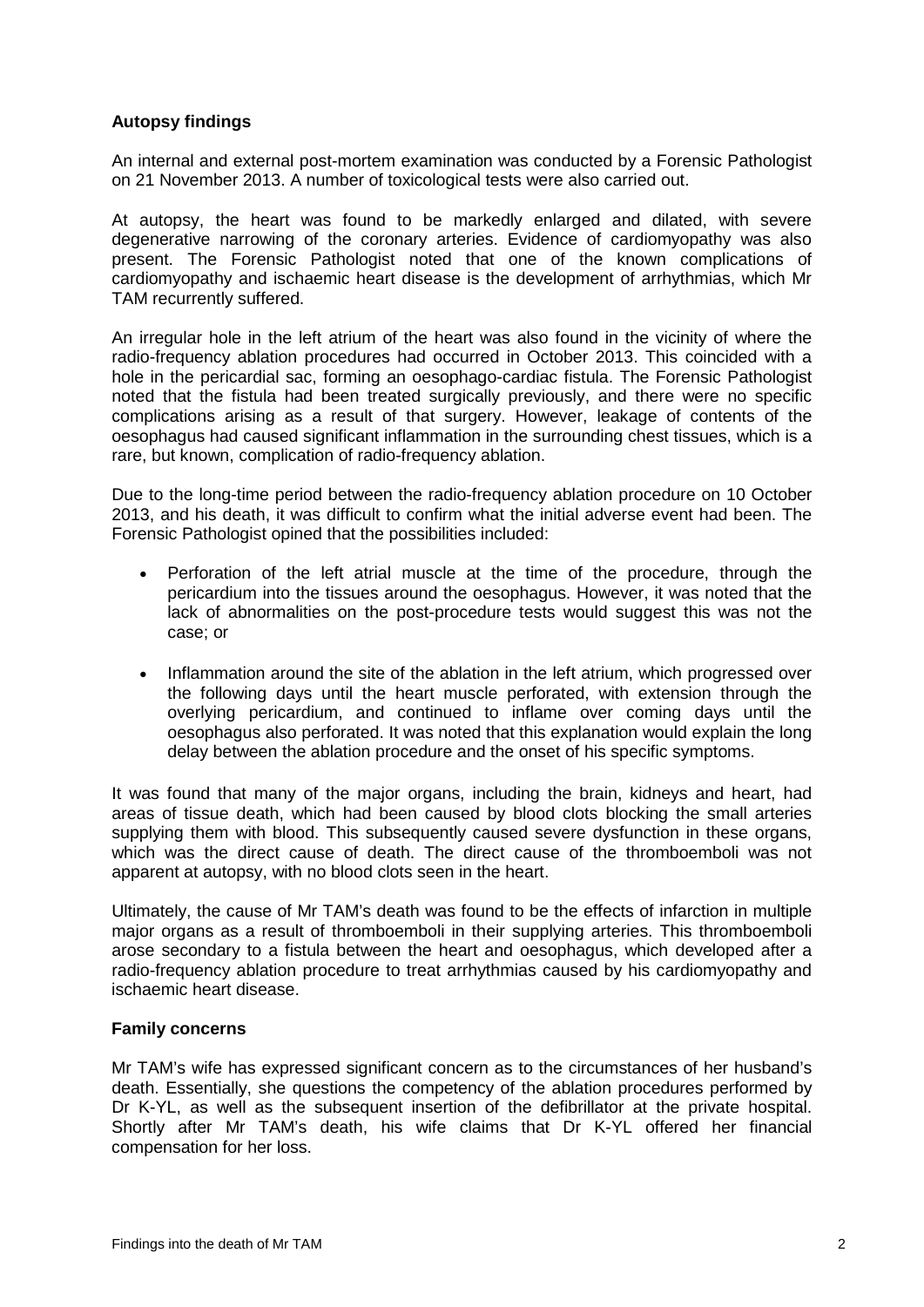His wife has also alleged that the Hospitals involved in Mr TAM's care have attempted to cover up and reduce the severity of what occurred.

I have considered all of the concerns and matters raised by Mr TAM's wife during the course of the coronial investigation, when reaching my conclusions regarding Mr TAM's death.

#### <span id="page-4-0"></span>**AHPRA investigation**

Mr TAM's wife subsequently made a formal complaint against Dr K-YL to the Office of the Health Ombudsman (OHO). Following an investigation, this matter was referred to the Australian Health Practitioner Regulation Agency (AHPRA).

## <span id="page-4-1"></span>*Clinical opinion*

As part of the investigation, a clinical opinion was sought from Specialist Cardiologist, Dr GY. Relevantly, Dr GY found as follows:

- Having considered all of the relevant medical records and other supporting documentations, Dr GY noted that atrio-oesophageal fistula is the most feared complication of cardiologists, who regularly undertake ablation of atrial fibrillation. Whilst it is an infrequent event, the consequence is devastating. To date, there has been no clear strategy identified that can eliminate this complication, which even with therapy and treatment, is often fatal. Dr GY notes that this risk, however, has to be balanced against the large number of patients, who benefit greatly from atrial fibrillation ablation and have no complications.
- In relation to Dr K-YL's conduct, Dr GY notes that his letters to the other treating doctors involved in Mr TAM's care, suggest that the risks associated with atrial fibrillation ablation were discussed with the patient on a number of occasions. He did not consider that the failure to provide Mr TAM with written material about the procedure would represent inadequate care or a standard of care that falls below contemporary levels.
- Dr GY states that a diagnosis of atrio-oesophageal fistula can be difficult, however, it is important to maintain a high index of suspicion as early therapy can represent the best chance for survival. While he considers that Mr TAM's symptoms leading up to and at the time of his presentation on 28 October were suspicious of this condition, they were not definitive. Dr GY is of the view that there was no significant delay between the time of his presentation and the institution of appropriate management and tests to confirm the cause of his condition.

Accordingly, Dr GY concluded that the management of Mr TAM was undertaken in a collaborative fashion involving a range of appropriate specialists. He notes that there is certainly no consensus on the ideal management of this condition, and in his opinion, the treatment instituted in Mr TAM's case was reasonable, and met appropriate standards of care.

## <span id="page-4-2"></span>*Committee of the Medical Board of Australia decision*

On 27 April 2017, the Committee considered the complaint and decided to take no action against Dr K-YL pursuant to s.179 (2)(a) of the Health Practitioner Regulation National Law. The reason for the decision are as follows: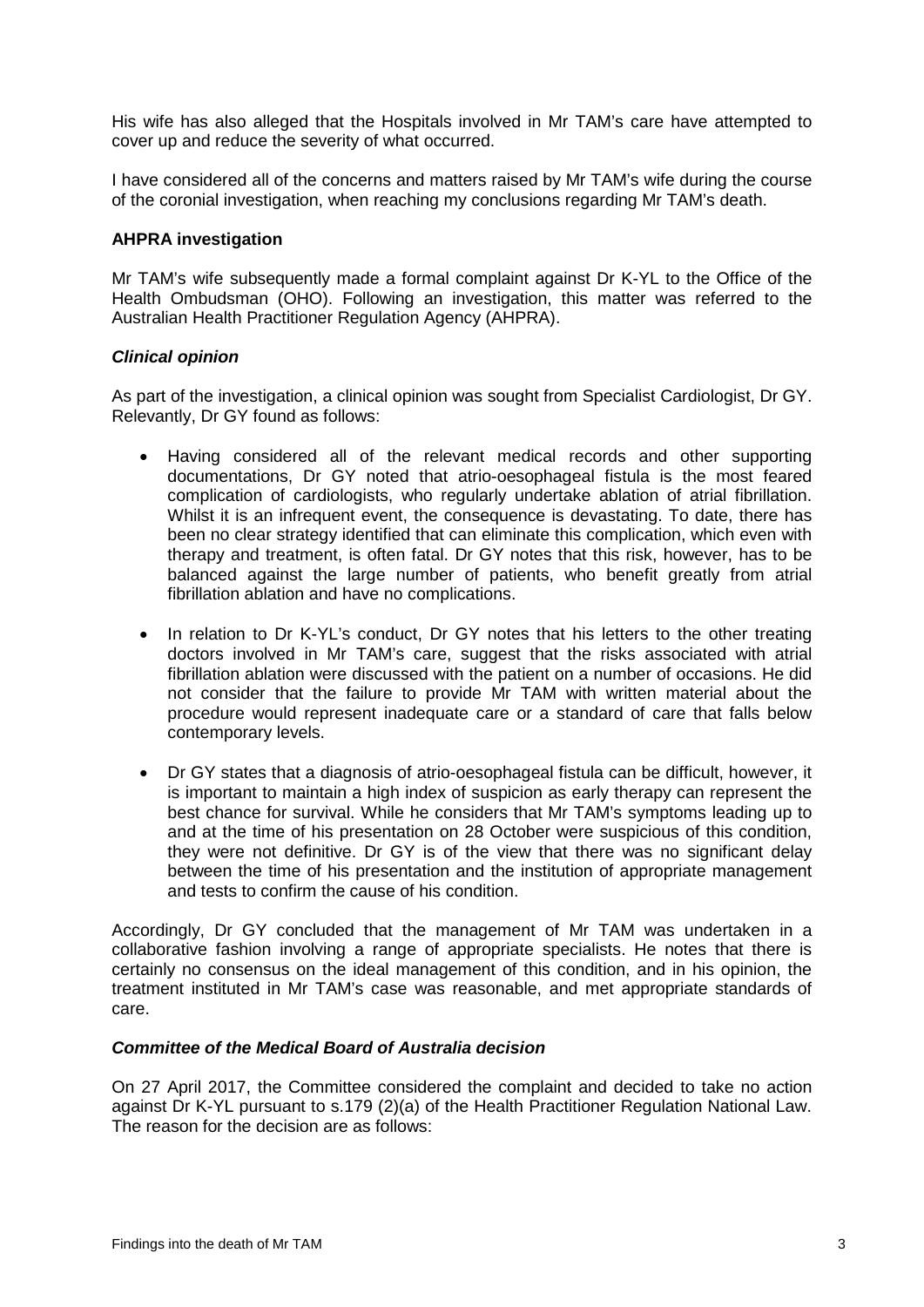#### I. Informed consent

The complainant alleged that Dr K-YL had failed to advise Mr TAM of the risks of the ablation procedure, and modified correspondence and records at a later date in an attempt to conceal his failings.

Dr K-YL provided a response to the complaint, whereby he noted that the standard risks of the procedure were discussed with Mr TAM during the consultations, a number of which Mr TAM's wife did not attend.

Dr GY considered this element of the complaint, and found that he could not provide a firm opinion as to whether or not the specific issue of atrio-oesophageal fistula and potential death from this were outlined either in discussion or writing.

Having considered the submissions received by the complainant, Dr GY's view and the response provided by Dr K-YL, the Committee found that there was insufficient evidence on which to form a reasonable belief that the practitioner had failed to obtain informed consent for the procedures performed on 15 July 2013 and 10 October 2013.

The Committee did note that Dr K-YL has since instituted a practice to provide every patient with an information sheet explaining the procedure, in addition to an oral discussion. He now ensures that all patients return for a follow-up consultation once they have had the opportunity to read the information sheet, preferably with a next of kin present.

#### II. Clinical care – inadequate or inappropriate treatment

The Committee formed the view on the available information, which included the complaint, Dr K-YL's submission and Dr GY's opinion, that there was insufficient evidence on which to form a reasonable belief that the practitioner's professional performance was below the standard reasonably expected of a practitioner of an equivalent level of training or experience.

#### III. Clinical care – missed, incorrect or delayed diagnosis

As above, having considered the available information, it was held that there was insufficient evidence on which a reasonable belief could be formed that the practitioner's professional performance regarding post-surgical management could be considered to be below the standard expected of a practitioner of an equivalent level of training or experience.

#### IV. Record keeping – inadequate, inaccurate or misleading

The complainant alleged that Dr K-YL had modified clinical records in relation to Mr TAM, particularly referral letters.

Records obtained revealed that Dr K-YL had amended letters sent previously in relation to Mr TAM, including further changes made on the date of his death. Furthermore, Dr K-YL's records dated 22 March 2013, 9 October 2013 and 20 October 2013 (and subsequent amendments relating to informed consent) were not contemporaneous, made at the time of the events or within a reasonable time afterwards.